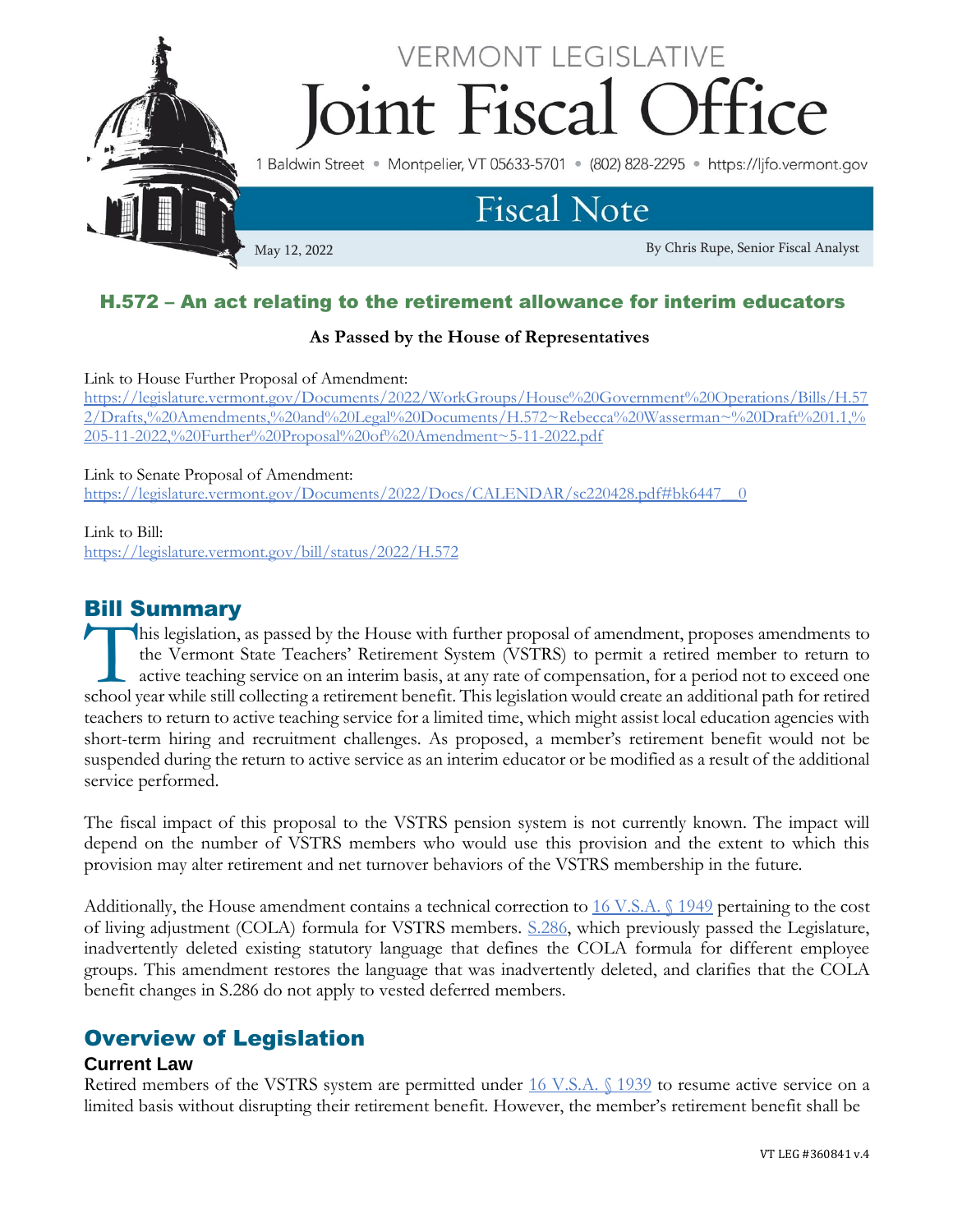suspended if the member is compensated in excess of the allowable number of days per school year as established by the Retirement Board for substitute teaching, or receives compensation in excess of 60 percent of the average compensation in the teacher retirement system during their period of restored service. Upon subsequent retirement, the member's former retirement allowance is restored (if applicable), and the member also receives a separately computed retirement allowance for the period of restored service for which they made pension contributions.

### **Proposed State**

[H.572](https://legislature.vermont.gov/bill/status/2022/H.572) would create an additional path to allow retired VSTRS members (beneficiaries) to return to active service as an interim school educator and continue to receive a retirement allowance during that period of interim service, regardless of their level of compensation, with some restrictions:

- The beneficiary must have received a retirement allowance for six months or more prior to resuming service;
- The employer of the beneficiary shall make annual "new teacher assessment" payments into the Retired Teachers' Health and Medical Benefits Fund (RTHMB) for the entire period that service is resumed consistent with [16 V.S.A. §](https://legislature.vermont.gov/statutes/section/16/055/01944d) 1944d;
- The beneficiary who resumes service under this provision would *not* make contributions into the VSTRS pension system during their period of interim service, nor would their retirement allowance increase from the period of service performed as an interim educator. However, the employer of the beneficiary would pay a fee to the VSTRS pension system in an amount equivalent to what the member would have contributed if they were a new hire rather than an interim educator.<sup>1</sup>
- Each superintendent who hires an interim educator pursuant to this legislation must certify to the VSTRS Board that the district exhausted all reasonable options to employ a qualified active educator prior to employing a beneficiary as an interim educator.

The bill authorizes this path for beneficiaries to resume active service as an interim educator for FY 2023 only, but empowers the State Treasurer to grant not more than two renewals for a one-fiscal-year period for the ability of a beneficiary to resume service as an interim educator under the provisions of this bill during FY 2024 and 2025. Should the State Treasurer renew this authority, a beneficiary may only resume service during each one-year renewal period if service is performed in a different interim school educator position.

The legislation also contains a sunset provision that repeals all the elements of H.572 on June 30, 2026.

### Fiscal Impact

The actuarial impact of this proposal on the VSTRS retirement system will depend on the number of members who utilize this provision and how it may cause retirement behaviors to change.

On its face, requiring employers to pay a fee equivalent to member contributions during the period of interim service (without the member earning any additional retirement benefit for that period of interim service) is likely to have a neutral to negligibly positive actuarial impact to the VSTRS system. The salary experience and service credit from the member's period of interim service would not increase the accrued liabilities of the pension system, and the system would not experience any significant revenue loss as a result of a local hiring decision since the payments would be equal to what the member would have paid had they been hired through

<sup>&</sup>lt;sup>1</sup> As introduced, the bill required beneficiaries to resume paying pension contributions during their period of service as an interim educator. As proposed by the Senate, interim educators would not pay pension contributions, but employers would pay a \$2,500 fee to the State Treasurer for administrative expenses for each beneficiary hired as an interim educator. The House's first instance of further amendment removes the \$2,500 fee paid by employers to the State Treasurer and replaces it with a requirement that employers pay the equivalent of the member's pension contributions to the VSTRS pension system. The contribution rates for FY 2023, pursuant to Section 19 of [S.286,](https://legislature.vermont.gov/bill/status/2022/S.286) will range from 6.00% to 6.65% of total earnable compensation depending on the member's base salary.